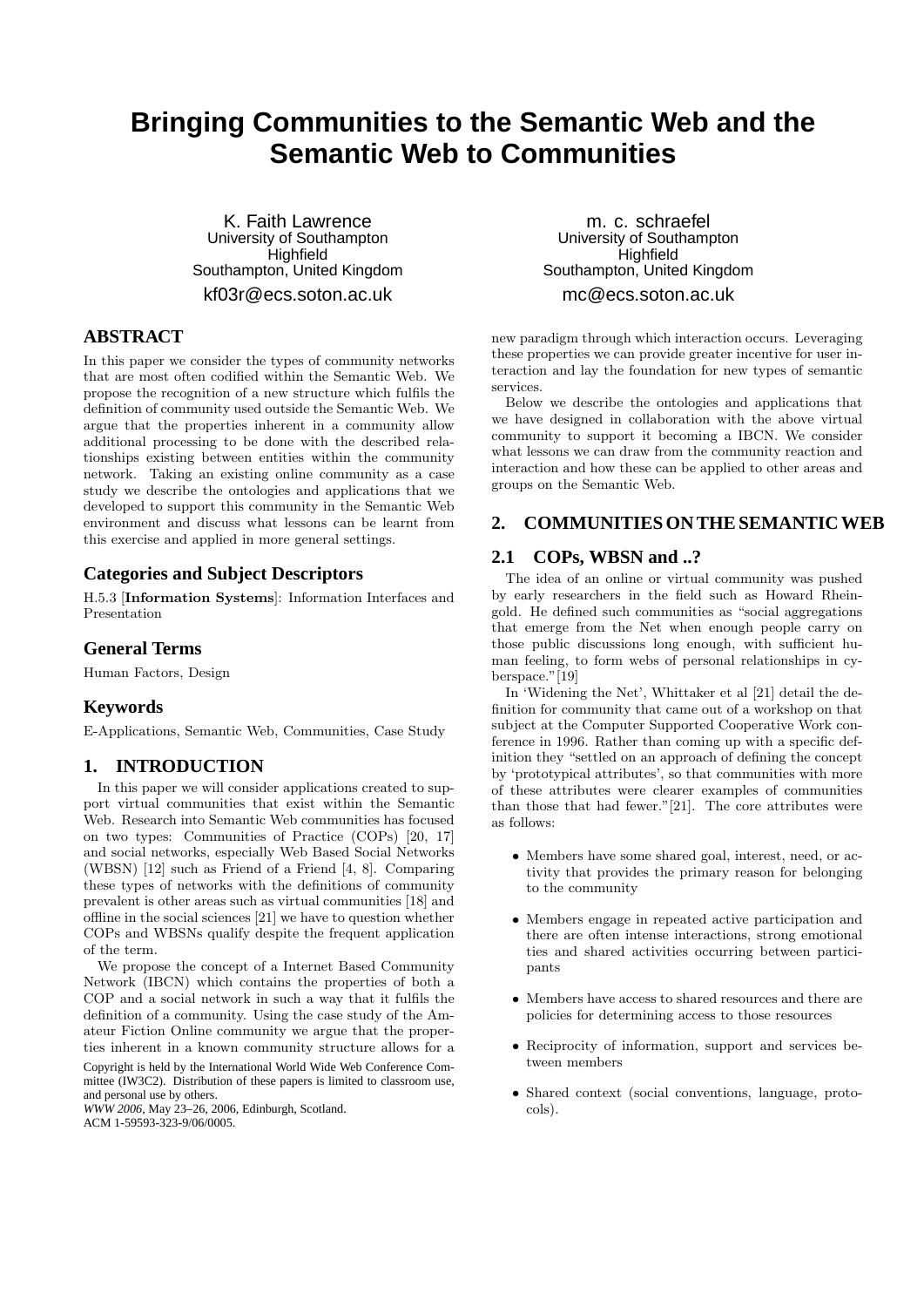As can be seen this definition is context neutral in that it can be applied to both virtual and offline communities. In comparison Preece [18] defines an online community as containing four components:

- Social interaction
- A shared purpose
- A common set of expected behaviours
- Some form of computer system which both mediates and facilitates communication.

If we compare the two definitions we can see that the first item on the list corresponds to Preece's requirement of shared purpose while the second is roughly parallel to Preece's social interaction. What is interesting here is that the Whittaker list does not use the term "social" instead focusing on active participation leading to shared activities or emotional bonds. In many ways this is a much broader definition than Preece's which is to be expected given their more inclusive agenda. The final obvious match is between the final item on Whittaker's list of a shared context including social conventions which fits with Preece's commonly expected behaviours. The final two items on Whittaker's list are notable partly for their separation. There is an implicit assumption in the third statement that there are shared resources. In the case of a virtual community these resources may well be the information, support and services that are mentioned in the fourth statement. Furthermore in online communities the resources mentioned in the third statement and those mentioned in the fourth are tied into the computer-mediated aspect of that community in that the form of computer-mediation determines what resources, including services, are available for sharing and the level of reciprocity is controlled by a combination of this and the social interactions also mentioned by Preece.

A Community of Practice (COP) gains it community application through the inferred links that develop among a group that have a common task: "What is shared by a community of practice – what makes it a community – is its practice. The concept of practice connotes doing, but not just doing in and of itself. It is doing in a historical and social context that gives structure and meaning to what we do. When I talk about practice, I am talking about social practice."[20] More recently the definition has lost even that much social notation to become "a relatively loose, distributed group of people connected by a shared task, problem, job or practice"[17].

Looking at a semantically based social network such as the WBSNs proposed by Golbeck [12, P.13] we are provided with the following requirements:

- Accessible via web browser
- Relationships/Links between users must be stated. Must be direct links not inferred
- System must support the creation of these relationships/links
- Relationships must be visible and browsable

Comparing these two definitions with those of communities, above, we can see (Table 1) that while a COP or a social

network may describe a community it is not a guaranteed assumption which can be made about the system described by either type of network. For this reason we propose the identification of a third type of group, the Internet Based Community Network, which might be both a COP and a social network but also fulfils all the definitions for a virtual community. Services can then be designed and run with the assumption that the network it is being run on acts in ways specific to a community. By identifying those attributes and behaviours that are unique to a IBCN we can return to the non-community based networks and consider how other observations seen in IBCNs and seen as beneficial can be applied.

# **3. CREATING AN INTERNET BASED COM-MUNITY NETWORK**

## **3.1 Amateur Fiction Online Community Case Study**

The Amateur Writing Online Community is an example of a community which has flourished on the Internet. The community is made up of two mostly separate groups media inspired or fan authors and 'original' authors. Of these two the former are more vocal online because, through necessity, they have eschewed traditional publishing in its official form and thus rely on community published works, or zines, and individual dissemination. While paper based zines still continue to be used as a means of distribution the ease of electronic publication to share works has led to a massive migration to the Internet. Websites, online archives, mailing lists, IRC, electronic journals, even wikis... the community has embraced the many available methods of online communication.

Studies done with this community have traditionally focused on the social and media [14, 1, 6, 2] aspects rather than the technology which the community has adopted, and in some cases subverted, to support themselves. While analyzing the social interaction we have tried to understand how this relates to the technical issues that face the community and how new technologies could improve on the current systems. Direct observation, questionnaire and interviews were used to gain understanding of the specific difficulties and issues that community members face. Following initial discussions with community members as part of a preliminary assessment, a questionnaire was undertaken to gain greater insight into the issues that could be addressed through technological support. This method was chosen because it allowed us to involve a larger section of the community than would have been possible through alternative methods.

Taken altogether amateur fiction probably represents one of the largest online electronic libraries currently in existence (see Table 2). Unfortunately it is one which doesn't come with a catalogue and is constantly in flux. While the larger archives are fairly fixed in their position, the smaller archives and personal pages are frequently changing address, going down temporarily for maintenance or due to bandwidth limitations or just vanishing. "Can anyone tell me where to find..?" is a frequent question on many lists as is the popular "Can anyone recommend..?" or "I am trying to find a story that contains...".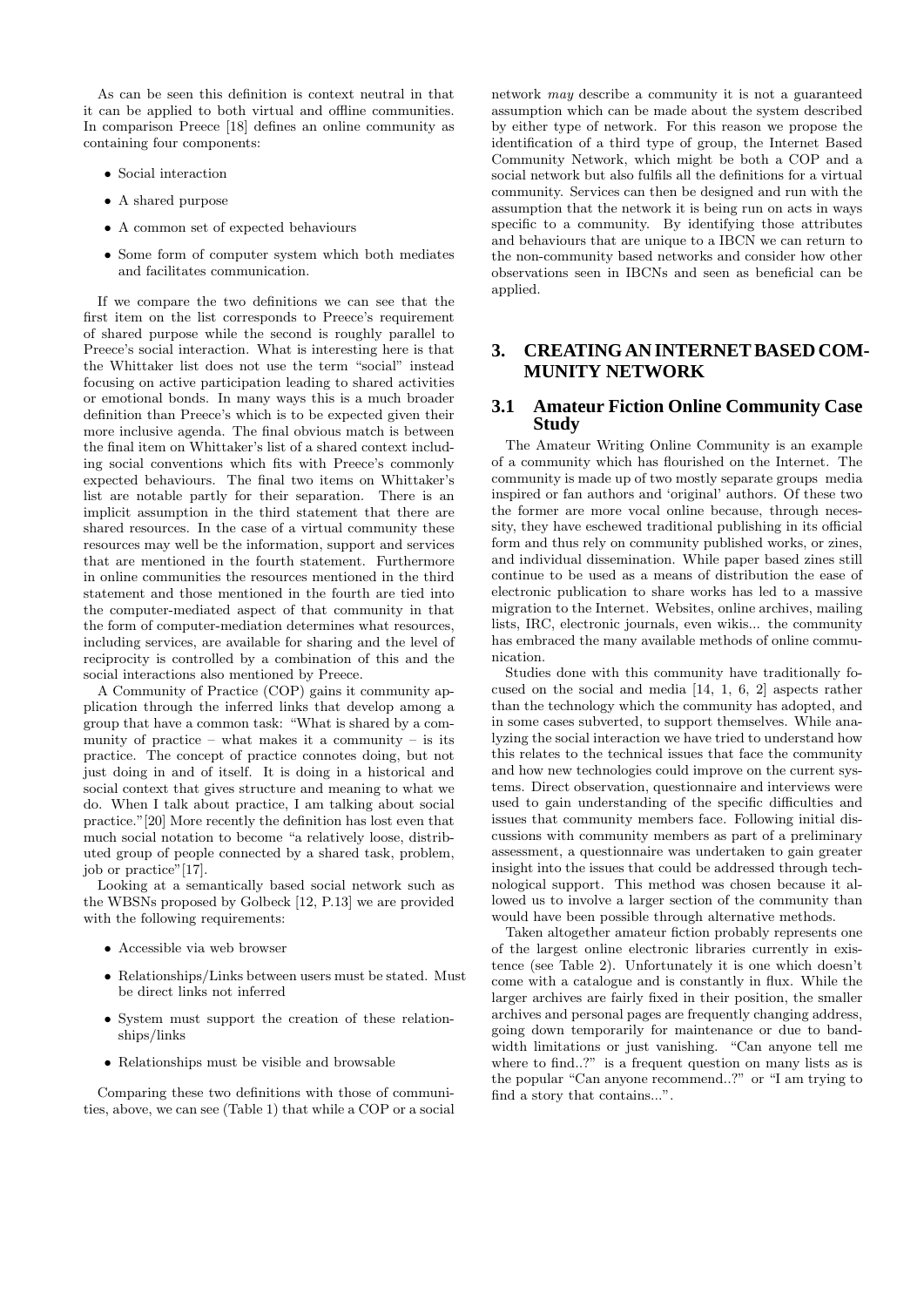Table 1: Comparison of Links between Communities of Practice and Social Networks

| Community Type        | Links    | Focus                                               | Preece "community"                         |
|-----------------------|----------|-----------------------------------------------------|--------------------------------------------|
| Community of Practice | Inferred | Practice                                            | Social Interaction not required            |
| Social Network        | Explicit | People                                              | Shared purpose and behaviours not required |
| <b>IBCN</b>           |          | Explicit and Implicit   People as community members |                                            |

Table 2: Small Selection of Multi-Domain Amateur Writing  $Archives<sup>1</sup>$ 

| Archive             | Authors  | Stories (Poetry)    |  |
|---------------------|----------|---------------------|--|
| FanFiction.net      |          | 1, 087, 412         |  |
| FictionPress        | 125, 206 | 214, 536 (489, 620) |  |
| AdultFanfiction.net | 35, 871  | 41, 994             |  |
| Freedom Of Speech   | 2, 337   | 4,900               |  |
| Slashfanfiction.net | 1, 504   | 2,652               |  |
| WWOMB               | 1, 431   | 6.717               |  |

A large part of this ever changing nature is attributable to the subject matter and the very amateur nature of the enterprise. Complaints, witchhunts and legal threats can force relocation while lack of resources or loss of interest can remove sites entirely. All of which add additional complications to an already diverse system of differing standards and expectations and vocabularies. As a group they represent a community for whom the Semantic Web has a lot to offer, and from whom we can draw many lessons in bringing technology to traditionally overshadowed user groups.

## **3.2 The Semantic Community**

Dr. Golbeck defines a Web-based social network (WBSN) as a social network accessible through a web browser which explicitly states and supports the relationships between people and allows these relationships to be navigated [12, P.13]. How does this differ from an online community? If we consider the definitions put forward by Whittaker et al. [21] and Preece [18] for virtual communities and compare these with WBSNs it can be seen that both have a social aspect and are computer-mediated. What is missing is from the requirements for a WBSN is the shared set of behaviours and the shared purpose. It could be argued that wanting to be part of a WBSN is a shared purpose but that seems an unjustifiably vague bond.

From the other perspective what is preventing a community being a WBSN is the explicitly stated links and the means to make use of them. Electronic journals such as LiveJournal and JournalFen, an online journaling site for adult media fans, provide some measure of WBSN but for the most part the relationships between fans or writers is not explicitly stated. The question is then: why not? Community fellowship, especially mailing-list or group memberships, are frequently used as a networking tool within the community. Friendships are often carried over between the smaller community groups and these links between groups, authors and resources are correlated in general terms via URLs (see Fig. 1). A WBSN may not be an online community and vica versa. What is proposed is the creation of a Internet Based Community Network (IBCN) which combines the attributes of both a WBSN and a virtual community.

Despite the adoption of LiveJournal and JournalFen by



Figure 1: Community Involvement of Respondents

amateur writers, this usage hasn't extended to use of FOAF. This is partly due to ignorance and partly due to lack of incentive. The prospective system doesn't offer anything to a member of the amateur writing community that they are not already getting from the currently used systems. The Semantic Web offers many opportunities that are not otherwise available because, while the community already generates a large amount of human-readable information, it does not also associate machine-readable metadata. This would allow better integration of the distributed systems, improved searching and filtering and more personalised services. These could benefit the experienced user by expending their options and creating new ways with which they could interact with the community as well as aiding the newcomer by easing their introduction into a community which has its own expectations, unwritten rules and obscure terminology.

The Fan Online Persona (FOP) ontology was designed as an extension to FOAF. The extension was created for two main reasons: to clarify the options available and applicable to the needs of amateur writers and their related readers and to de-emphasise those which were not required. The reason for doing this is to create a way of making a persona and community declaration which can be used in a IBCN. This is intended to be in line with Friedman's stated ideal "to maintain a persistent identifier within each social arena without relying on the verification and revelation of true identities"[11, P.177].

While the persistence of a FOP identity cannot be guaranteed the advantages related to reputation in the amateur writing community ensure that is a greater continuity of identities than might be otherwise expected in a noncommunity based system. "While anonymity prima facie looks like a threat to the building of reputation, it may indeed enhance its relevance. For the sake of reputation, and because of its presence, changing identities has a cost"[5, P.179]. The cost of creating a new identity – whether it is

<sup>&</sup>lt;sup>1</sup>Figures obtained from respective archives on  $13/06/05$ .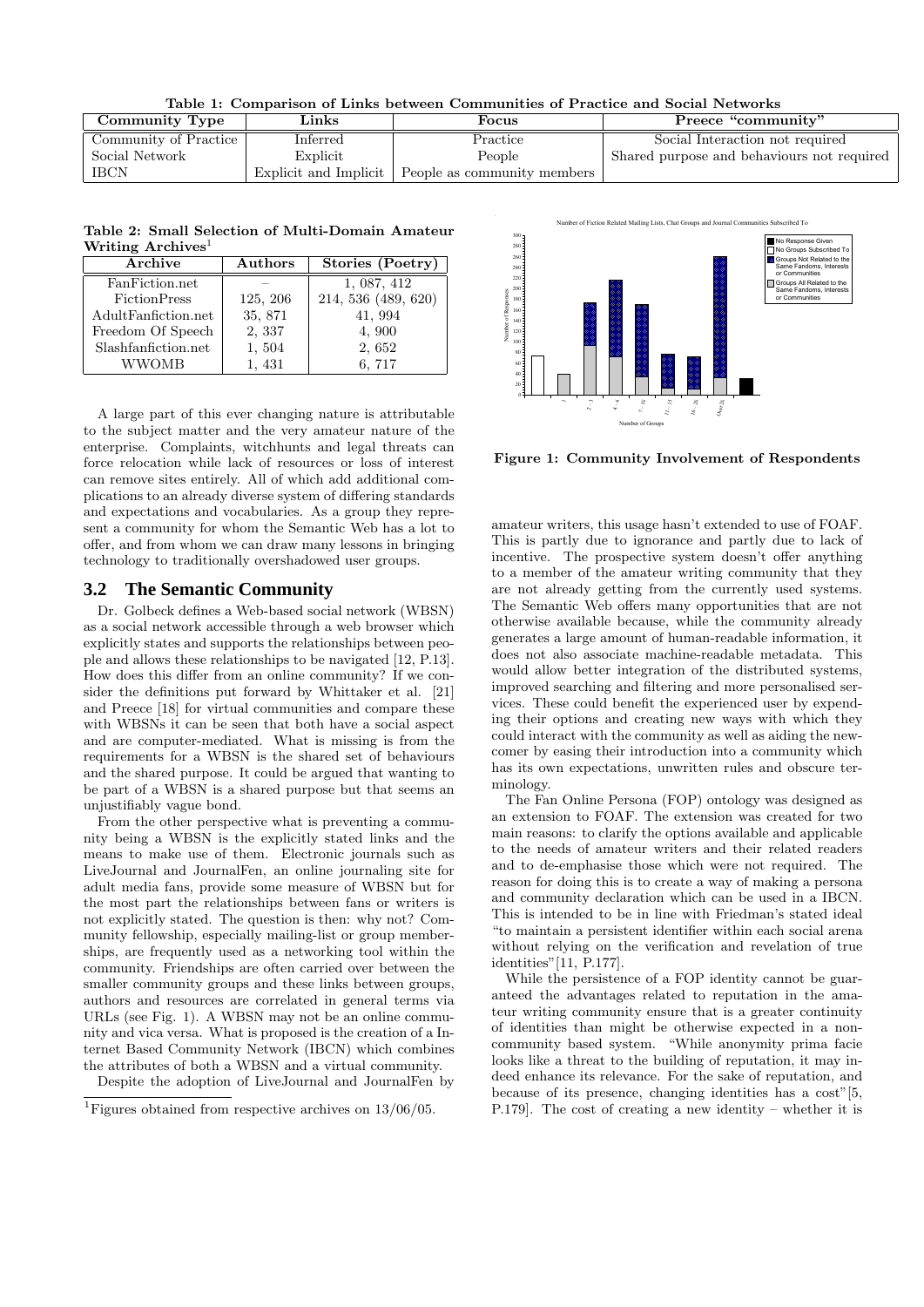in time, money, reputation or some other commodity – is known as identity cost. "Identity cost can take any positive finite value, and users decide whether to white-wash depending on how the identity cost compares to the penalty imposed on free-riders and newcomers"[10, P. 232].

Within the amateur writing community the majority of the resources are going to be freely accessible to anyone, as can be seen by their current availability. This means that even 'untrusted' newcomers will have opportunity to be fully involved in the community process and thus gain trust. It is only if an author is concerned about making her, or his, work freely available, for example, due to the sensitive or adult nature of the subject matter dealt with, that the identity of the person trying to access the work becomes an issue.

Since we are dealing with a IBCN we can assume that there is a shared set of behaviour values to which users need to conform or risk losing reputation. However reputation is gained simply by taking part in the social interaction which defines the community structure. Additional reputation may be earned through creation of works of media which results in their being known as a writer worth reading. Friedman sees "the distrust of newcomers is an inherent social cost of easy identity changes"[11, P. 176]. This fits in remarkably well with the online community system because it is expected for members to know the rules of the community and newcomers need some time to learn what the expected behaviours are.

By studying common practice it was possible to divine what was seen as important by the community. The FOP ontology also covers explicit descriptions related to the types of activities that interaction with the amateur writing community flagged as being important. Through the extension of foaf:document and foaf:groups, FOP allows users to specify details of their own creations and make recommendations about others' work. The creation, exchange and review of works and ideas are the raisons d'etre of the online amateur writing community. Where FOAF files consider work and school information, FOP files dismiss as potentially dangerous and irrelevant when compared to specifying which archives store a persona's work.

To keep the FOP ontology simple, information was restricted to the bibliographic level and leave details related to the content to additional resources. This decision was mainly due to the contentious nature of issues such as ratings and warnings. Since a more complex system was needed to meet the needs in this area it made sense to leave it to a more complex system. The OntoMedia ontology describes the content of media, see below, and is intended to complement the FOP ontology. While not totally integrated the two ontologies were envisioned to work together with the OntoMedia detailing media items that the simple FOP structure lacked and biographical information did not cover.

The extended options also include the ability to indicate the type, theme and restrictions for discussion forums to which the persona belongs or administrates. The options presented in the FOP file were determined through a long term study of the metadata that is attached to works posted to mailing lists or distributed on websites. This additional data provided within the FOP file will open the way for many Semantic Web services such as recommender or notification systems.

It will also allow the social networks of amateur writers to be studied both at the friends- and the collaboration-level.

The tools used to analyse communities of practice, especially those designed with academic publication as a primary case study, will be equally applicable to communities or nonacademic authors allowing the creation of virtual reading groups. The development of such groups would provide a possible alternative to the system of having groups dedicated to a single author or theme.

An application to allow users to create FOP files is currently under development.

# **4. DESCRIBING MEDIA CONTENT**

## **4.1 Why Describe Content?**

The Online Amateur Writing community produces many media objects. While the majority of these are textual, images and multimedia items are also created and shared alongside the texts. As mentioned previously, the output of the community is both large and diverse. Infinite Diversity in Infinite Combinations (IDIC) had been one of the guiding principles from before the Internet was invented. While promoting creativity it can lead to difficulties for readers trying to find or avoid a specific type of stories. To aid readers it is customary to post additional information about the story. This goes beyond basic bibliographic details to include hints as to the content of the story such as level of adult detail, the presence of relationships and the presence of any controversial subject matter.

The question of what metadata should be available to readers resulted in a very mixed response from the community (see Fig. 2). Some people wanted as much detail as possible before making a decision on whether or not to read a particular story. Others only wanted to know the basic bibliographic details feeling anything else spoiled the plot. While there was a match between the metadata desired and the metadata given on the basic details the gap between the two grew on more contentious issues (see Fig. 3). Beyond this the language used in the header information was frequently drawn the specific vocabularies used within the community for example: "slash", "PWP", "saffic", "dldr", "MPreg", "gen" and "Pumpkin Pie".

To an outsider or new member of the community these terms can be very opaque in their meaning. Worse, the implied meaning of many of the terms is only vaguely defined and can change depending on the context of their use. Since the terms are evolving and even the community cannot decide on a definitive definition, it became clear that any ontology used would need to be independent of these terms. This has the advantage of not tying the ontology in to one usage and opens the way for personalized vocabulary definitions, something welcomed by the members of the community interviewed since it did not favour one world view over another.

The amateur writing community already spends a significant amount of time associating metadata with the media items that they create (see Fig. 4). This is perhaps aided by the strong overlap between the writers who add the metadata and the readers who make use of it thus reducing the split between those who do the work and those who make use of it. It is encouraging that the majority of those community members asked responded that they would be willing to consider spending slightly longer adding metadata if it would raise the visibility of their work among its target audience with a strong interest also being shown in metadata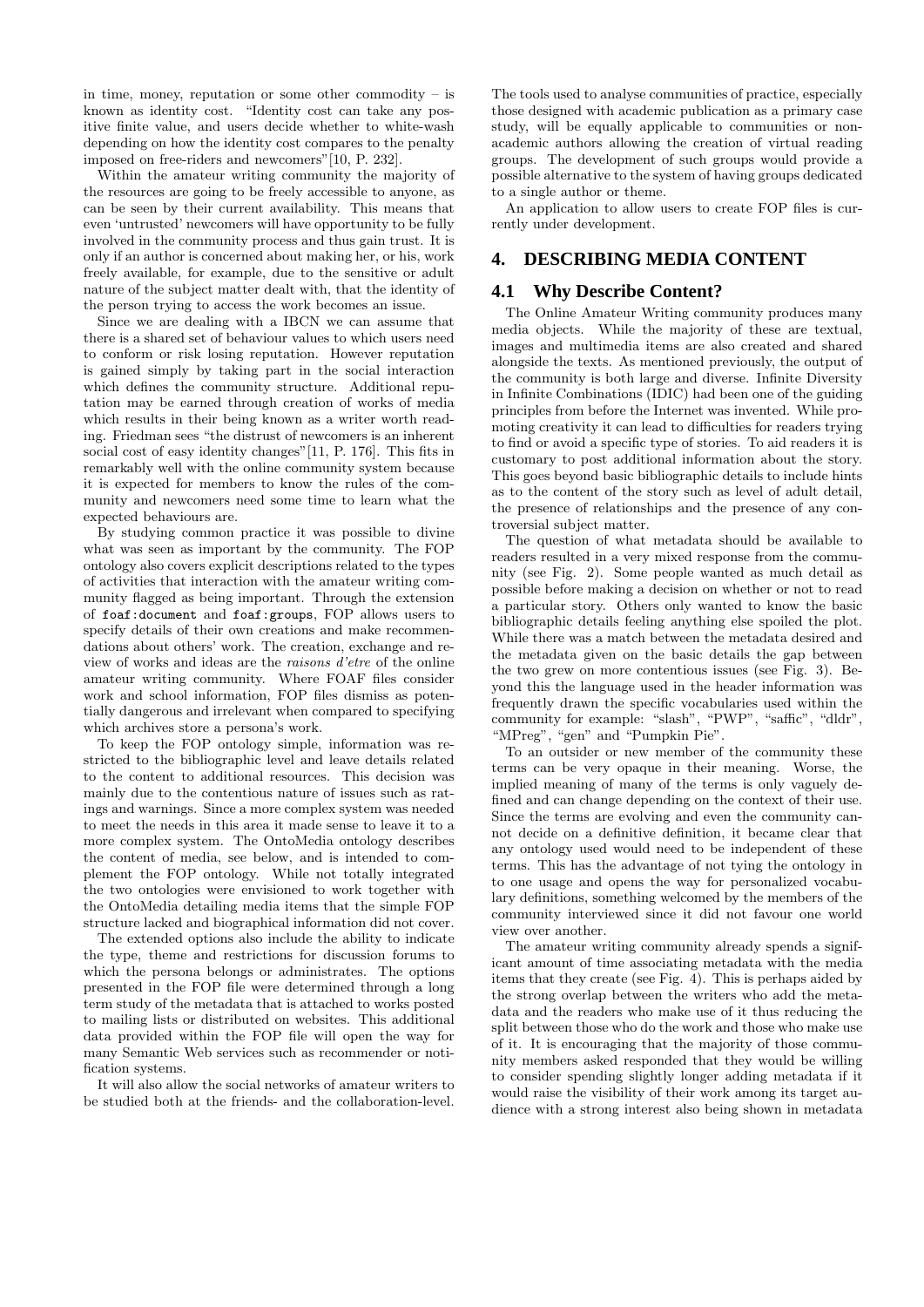



Figure 2: Metadata Preferences

re-usability (see Fig. 5). Having confirmed that the community would be interested in such an ontology, the question arose - which ontology should they use?

#### **4.2 Existing Ontologies**

With the aim of modelling the contents of fiction, whatever media format it is presented in, we faced the potentiality of having to deal with anything that the human mind can come up with. The only way to deal with this lack of limitations is to plan for it. By making the ontology modular and expandable we leave the option open for those situations that arise which we had not envisioned. Beyond acknowledging that we are not going to be able to cover every situation, supporting extensibility allows us to reuse existing ontologies where they already exist. The concept of a top level conceptual model to act as a bridge for media ontologies and standards is not new.

The ABC ontology designed by Lagoze and Hunter was

intended to "integrate information from multiple genres of multimedia content within digital libraries and archives"[15]. This ontology focused on factual information both within the document and at the level of document creation, provenance and rights management. The strength and weakness of this approach was that it tried to describe everything using the same basic structures and had its roots in factual events. With the OntoMedia model we were concerned not only with the facts but also the possibilities and concepts that existed behind those facts. The ABC model includes the 'abstraction category' as a way of expressing ideas which do not exist in the context of a situation but sees this primarily as a way of binding together various manifestations of the same intellectual expression. Conversely the OntoMedia structure deals primarily with abstractions that exist behind the content. While our structure, like the ABC model, was based on the concepts of entities and events, we specifically focus on the needs of best describing content from both sin-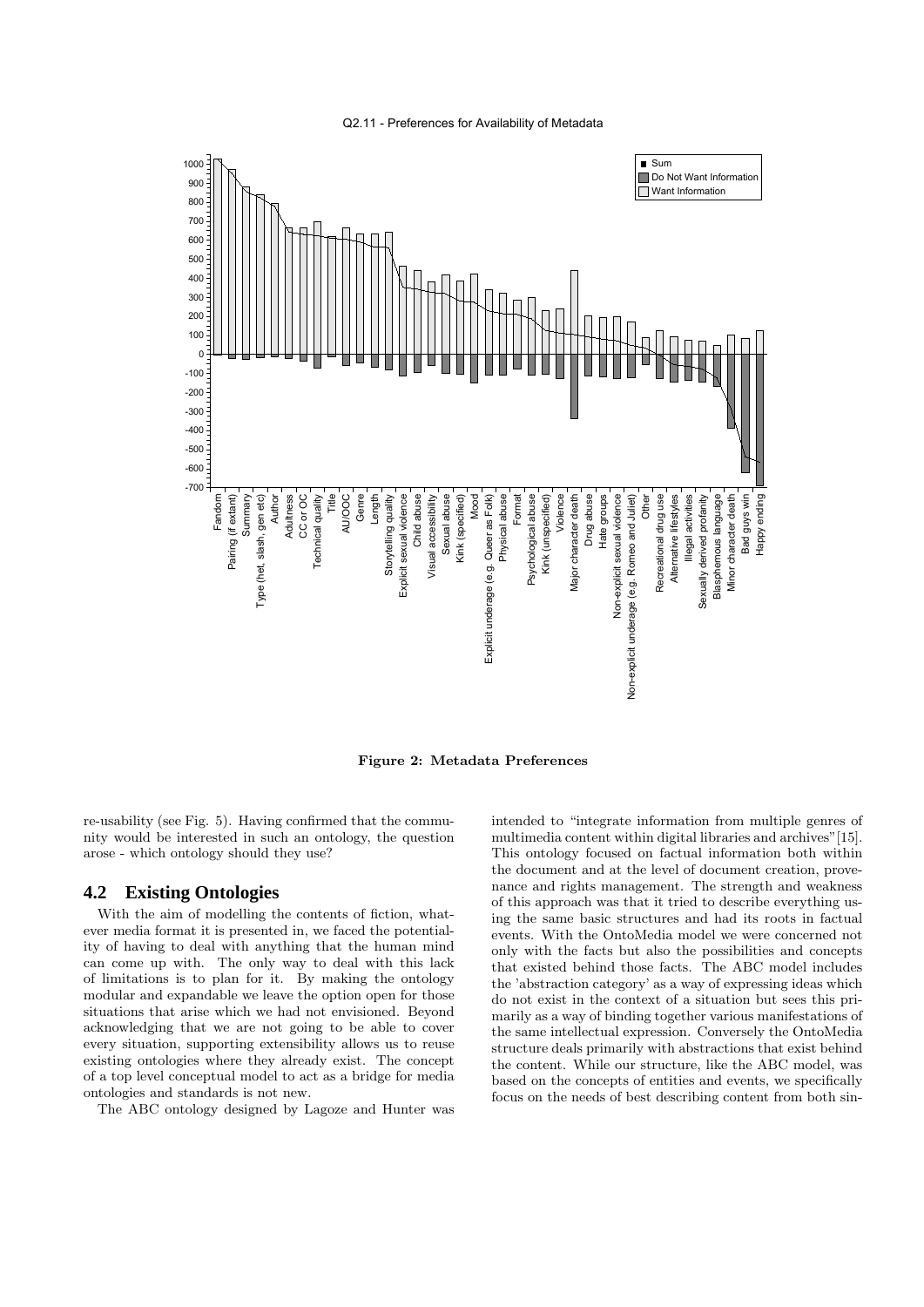



Figure 3: Currently available Metadata

gle and multimedia. In this way the OntoMedia ontology can be integrated with the ABC model if required but otherwise provides augmentation and an alternative method of interfacing with the expression of that content.

The CIDOC Conceptual Reference Model (CRM) was created as a semantic approach to integrated access of cultural heritage data. There are many similarities between the underlying concepts of cultural heritage and fiction – both are concerned with people and events. The main difference between the two being the type of evidence that exists of those manifestations and where they were believed to have taken place. The fictional aspect of the historical narrative has been commented on by figures as diverse as Plato and Churchill. The historical aspect of fictional narrative might refer to an imaginary history, but a history of events none the less.

Despite their initial similarities, the CIDOC Conceptual Reference Model (CRM) is still concerned with equivalent of bibliographic data for physical objects. It can describe in detail the condition, provenance, and attributes of an artefact, such as a red-figure vase, and part of this description includes information on the decorative scenes but without placing the depictions with a narrative context. The summarized scope of the CIDOC CRM is "the curated knowledge of museums"[7]. This intended scope is expanded to being able to describe "all information required for the exchange and integration of heterogeneous scientific documentation of museum collections"[7]. While having a similar model, the description of internal content narrative is beyond the stated scope of the project. Like the ABC ontology the CIDOC CRM works best in parallel with the a content description ontology and a collaboration between the two opens the way for the integration of abstract myths, traditions, and concepts (both written and oral) with the material evidence, allowing for any additional relationships to be explored (see Fig. 6).

#### **4.3 The OntoMedia Model**

With The OntoMedia architecture is based on an Event and Entity model (see Fig. 7). We define an Entity as an object or concept. An Event describes an interaction between one or more ontomedia:Entitys during which zero or more attributes of those ontomedia:Entitys are modified or a new ontomedia:Entity is created. An ontomedia:Entity may have an attribute set to show that it no longer exists but the ontomedia:Entity itself is not destroyed. A number of Events subclasses are defined. These initial divisions were based on the most common types of events found in literature. The subclasses of the Entity construct fall into three different types. Those related to objects both physical and abstract (ontomedia:Being, physical, and ontomedia:Item, both physical and abstract), those related to spacial models (ontomedia:Space) and those relating to time (ontomedia:- Timeline and ontomedia:Occurrence).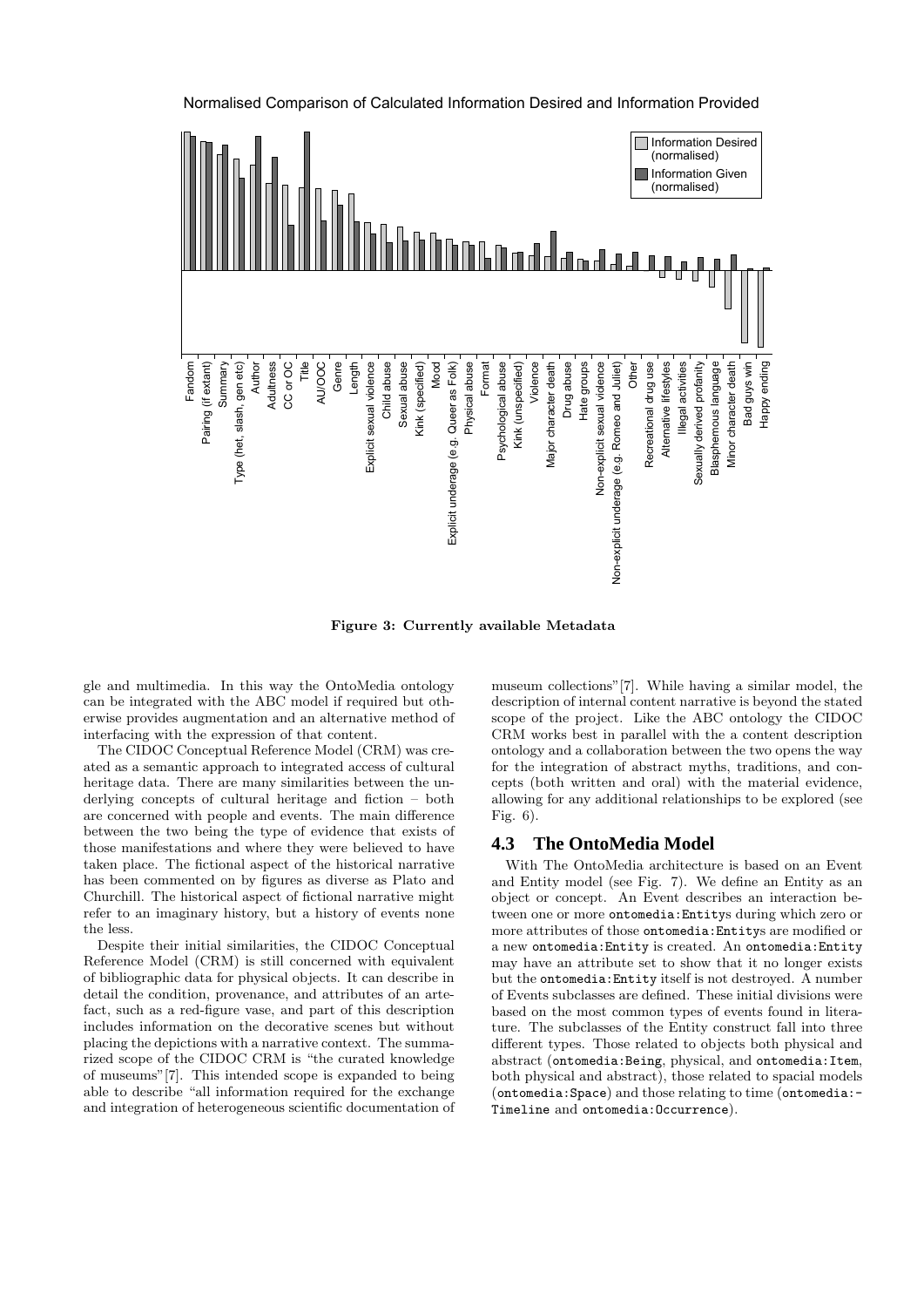





Figure 4: Time Taken to Add Metadata

The class ontomedia: Item is subclassed into ontomedia:-Physical Item and ontomedia: Abstract Item. ontomedia:-Abstract Items describe concepts, ideas and other entities which do not have a physical presence. This includes ontomedia:Trait and ontomedia:Being Trait which describe traits of the entity such as physical appearance, age, gender, species, material et cetera. An ontomedia: Physical\_-Item can be any type of corporeal object.

For use in fiction ontomedia:Being class was extended to ontomedia:Character. Entities of the ontomedia:Character type are defined as fictional entities which have a personality. For example a toaster would be a type of ontomedia:- Physical Item, a subclass of ontomedia:Item, whereas the talkie toaster from the television show Red Dwarf and the



Figure 5: Additional Time For Semantic Metadata

related books would be classed as an ontomedia:Character despite having the physical appearance of a toaster.

An ontomedia:Occurrence is a specific instance of an event which occurs within a single ontomedia:Timeline. The reason for this is that any ontomedia: Inexpressible\_-Content can have a ontomedia:Timeline associated with it. It is therefore likely that more than one ontomedia:- Timeline instance will need to be defined for any given work. One event will therefore occur on multiple ontomedia:Timelines but the relationship between the events on any given ontomedia:Timeline will not necessarily be the same as on any other ontomedia:Timeline. For example, if we define one ontomedia:Timeline to describe the events which occur in the narrative and another to describe the events chronologically these two will differ whenever we encounter a 'flashback' or one of the characters mentions either a historical event or something from their past. This flexibility regarding time is especially important when describing fictional contexts and events since stories may in-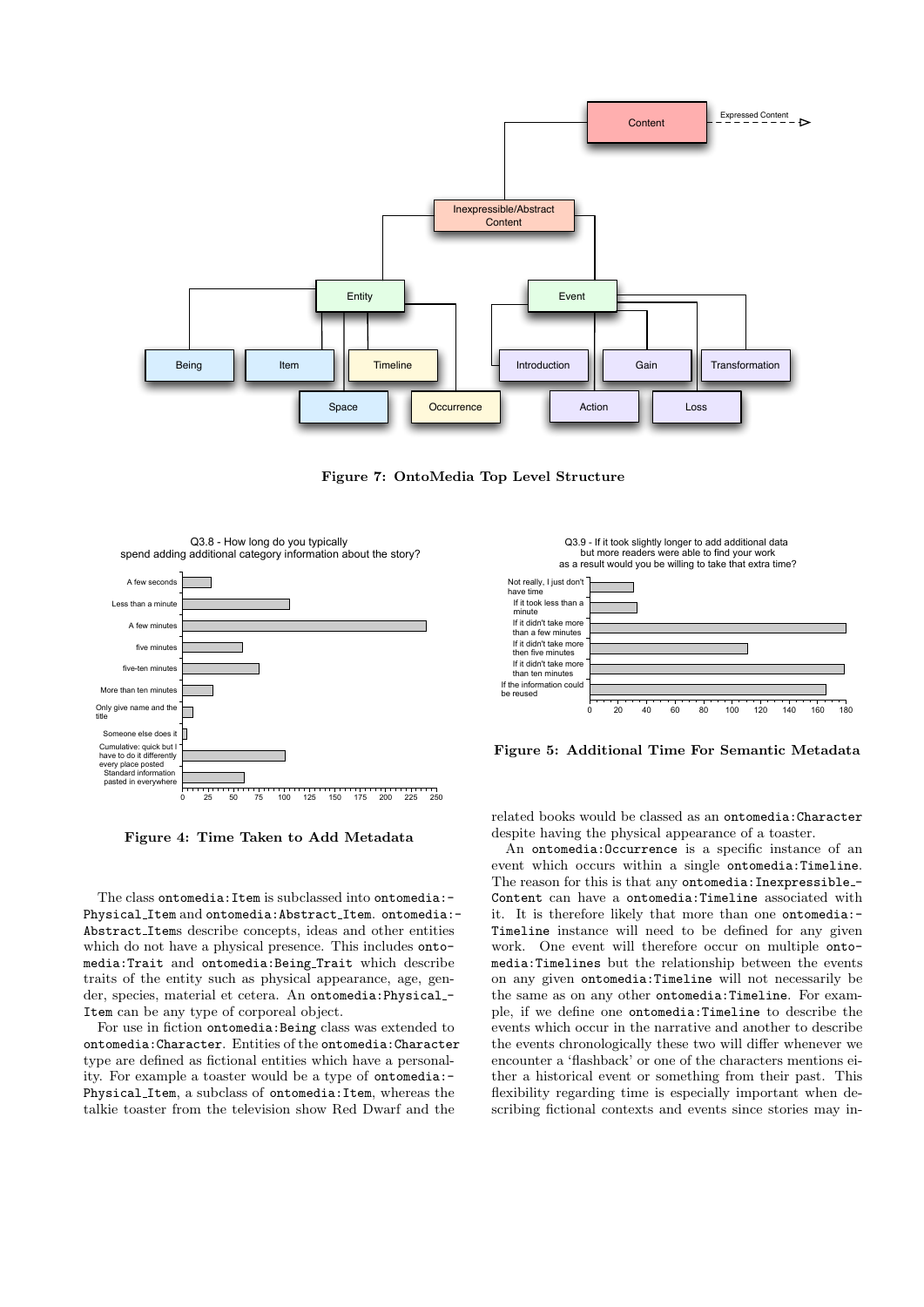

#### Figure 6: Scope of CIDOC CRM, Bibliographical data and OntoMedia

volve time travel and related paradoxes. While a 1:1 mapping exists between an instance of ontomedia:Timeline and an instance of ontomedia:Occurrence, a 1:Many relationships exist between any instance of an ontomedia:Event and the instances of ontomedia:Occurrence that contextualise it. This can even allow more than one occurrence of the same event to exist on the same timeline, for example if a character meets their future self on their personal timeline this event will occur twice, once when they are the younger version of themselves and once when they are the older version.

## **5. CREATING AN ONTOMEDIA APPLICA-TION**

#### **5.1 Meditate**

Meditate was envisioned to act as a interface between the user and the ontology (see Fig. 8). To require expert knowledge or even familiarity with the underlying ontology immediately limits the number of users for the system. This limitation is especially relevant when the intended user base is made up of people for whom a high technical literacy cannot be assumed.

The basic premise of the program was to automate as much of the metadata creation process as possible and simplify what remained. One of the concepts that had been associated with the OntoMedia from the beginning was that of the creation of Entity and Event stores. This idea presupposed that certain elements would be reused on a frequent basis and by making these elements shareable would ultimately speed up and improve the marking-up experience for the user. This is one area where the nature of amateur fiction, especially the fan fiction sub-genre, lends itself well to the theory. It is frequently said that all the stories have been written and there no original ideas left. Whether this is true or not there are demonstratively well known elements that frequently re-occur: the daring rescue, the destruction of Tokyo or the Chrysler Building, the relationship that develops between the two main protagonists, et cetera. Meditate is intended not only to allow the user

to create new entities but also to interact with entities that have already been created and have been made available. The user will not actually be able to edit the shared entities, instead the entity will act as a template of values for a new instance. This new instance will belong to the user and exist in their ontomedia:context but will identify itself as having a shadow-of relationship to the instance used as a template.

An early version of the software was shown to a group of potential users at a small British fan convention at the beginning of October (attendance approximately sixty people). The program was demonstrated to a self-selected initial group over the course of the weekend. By the Sunday evening a number of the users felt confident enough to use the software unaided and indeed instruct other fans in its use. Contributions were added by nine people covering twenty TV shows, movies, books and original universes and nearly two hundred characters.

While a few areas were highlighted as needing more simplification or explanation, the overall response was exceedingly positive. So much so that more than one person wanted to know whether they could have a copy of the program. Failing that, whether it was possible for them to collect more data together in a spreadsheet or some similar file which could then be submitted later so that they could continue to add information after they had gone home. When it was explained that the system was not currently capable of interaction with that format the users wanted to know whether it was possible for them to be given an RDF file to use as a template for filling in extra character data. This is a notable contrast to the typical response to data entry.

Beyond this an interesting phenomenon was observed with regard to which characters were entered. The first few users to test the system just added a few random, favourite or funny characters. A few users happened to have lists of characters and their personal information with them in these cases the characters were added as they appeared in the list. However more people became involved as they were asked for specific information about which they were perceived as knowledgeable or 'expert'. Once involved the experts frequently caused the group to deviate from the lists they were using to take advantage of the additional knowledge base. This soon evolved into something of a game in which the users tried to come up with as many characters as possible within a given domain. The result was that one hundred and twenty eight of the nearly two hundred characters came from the same series of books with most of those entries coming from a group effort by four individuals. Two conclusions can be drawn from this - firstly that the display and exchange of knowledge can act as a way of gaining reputation within the community as well as bonding members of the community. Secondly, that because of this, community interest can drive people to spending more time than when they are acting as individuals.

## **5.2 Applying the Semantic Web to the Amateur Community – Harnessing Obsession**

One of the current issues facing Semantic Web development is the production of data and metadata. Cory Doctorow [9] highlighted seven problems that stand in the way of reliable metadata annotation. Of those seven, three relate directly to the users of the system - that they lie, are lazy and are stupid. While rarely put in such terms this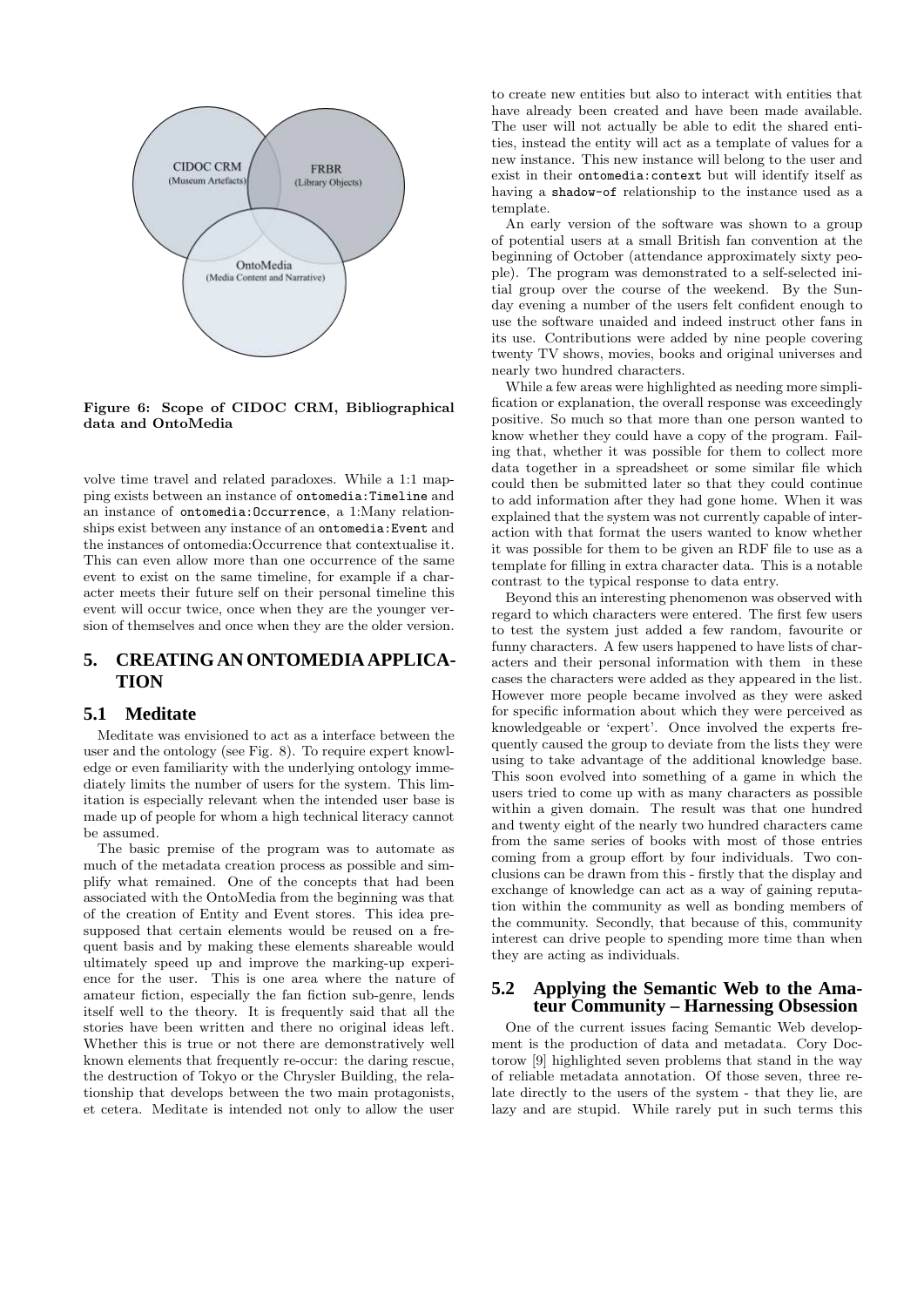| <b><i><u></u></i> Meditate</b><br>New Load/Edit Bookmarks Add Trait Add Other Save Help                                             |                                                                                                     |                                                                                                                                   | $-10x$                          |  |  |
|-------------------------------------------------------------------------------------------------------------------------------------|-----------------------------------------------------------------------------------------------------|-----------------------------------------------------------------------------------------------------------------------------------|---------------------------------|--|--|
| Highlander (5)<br>$\leftarrow \Box$ Reality (1)<br>Reality.Peter Wingfield<br>$\leftarrow$ Highlander (4)<br>Highlander.Duncan MacL | <b>Traits</b><br><b>Traits Seen By Other Characters</b><br><b>Traits Seen By Audience</b><br>$\sim$ |                                                                                                                                   |                                 |  |  |
|                                                                                                                                     | <b>State</b><br>Name                                                                                | Living<br>$\blacktriangledown$ Key<br>$\blacktriangleright$ Fact<br>$\blacktriangledown$<br>Corporeal<br>$\overline{\phantom{a}}$ |                                 |  |  |
| Highlander.Melvyn Koren                                                                                                             | ◯ Full Name                                                                                         | <b>Methos</b>                                                                                                                     | Key<br>▼                        |  |  |
| Highlander.Conner MacL<br>Highlander.Adam Piersol                                                                                   |                                                                                                     | Primary Name<br>Methos                                                                                                            |                                 |  |  |
|                                                                                                                                     | Name<br>○ Full Name                                                                                 | Death<br>Primary Name<br>Death                                                                                                    | Spoiler<br>$\blacktriangledown$ |  |  |
|                                                                                                                                     | Gender                                                                                              | Male<br>$\overline{\mathbf{v}}$                                                                                                   | Fact<br>$\blacktriangledown$    |  |  |
| $\blacksquare$<br>$\mathbb{I}$<br>$\mathbf{F}$                                                                                      | Age<br>$\sim$                                                                                       | 5000                                                                                                                              | Key<br>$\overline{\phantom{a}}$ |  |  |
| Domains: (20)<br>$\blacktriangle$                                                                                                   | <b>Adopted Family Link</b>                                                                          | Sibling Of<br>Highlander.Melvyn Koren<br>$\blacktriangledown$                                                                     | Spoiler<br>$\blacktriangledown$ |  |  |
| Smallville<br>Doctor Who<br><b>Harry Potter</b><br>House                                                                            | <b>Contributor List</b>                                                                             | Fides                                                                                                                             |                                 |  |  |
| Virus Buster Serge<br>Due South                                                                                                     | Link                                                                                                | Reality.Peter Wingfield<br>Portrayed By<br>$\overline{\phantom{0}}$                                                               | Fact<br>$\overline{\mathbf{v}}$ |  |  |
| Highlander<br>$\overline{\phantom{a}}$<br>$\mathbf b$<br>$\blacksquare$<br>$\blacksquare$                                           |                                                                                                     |                                                                                                                                   |                                 |  |  |

Figure 8: Meditate Screenshot

argument illustrates two recognised dilemmas - how to get people to add data and how to ensure the accuracy of that data.

Work is being done on automatic metadata creation but this currently requires a corpus of material which can be used as a training system and is constrained by advances in natural language processing and artificial intelligence. The more unique the object or the more subtleties of language it contains, the more difficult it will be for an automatic system to correctly identify how the object should be categorised.

The alternative is the manual addition of metadata. People will put time into something for two main reasons - because it is something they care about or because they stand to gain from it. Gains, perceived or real, can take many forms but need to be proportional to the amount of work required. Data entry is universally recognized as being both time consuming and boring and yet given the right incentive people will do it voluntarily. Examples of this can be seen throughout the Internet - the World Wide Web took off when the average user was able to easily create websites about the things that interested them. Amateur authors, and fan authors in particular, are hobbyist orientated, writing for the love of it and their love of the characters. The online communities that support them are based on concept of sharing that love. This translates to the sharing of electronic documents, with accompanying metadata, and the sharing of information. Given the opportunity these types of communities want to, and are, creating and accuracy checking the type of data that will power semantic applications.

#### **6. DISCUSSION**

In this paper we have described our work with a commu-

nity whose raison d'etre is to share data. This is not a unique attribute. The word 'amateur' is derived from the French verb meaning "to love". There is an increased recognition of the power of the amateur [3], that they can (and often will) spend more time and effort on their interests because of the love that drew them to the interest than they would from a purely professional interest. Humans were motivated by love long before they were motivated by money.

Amateur communities exist through the sharing of the interest that brought them together and, therefore, data related to it. One of the problems that is often noted in Semantic Web research is the difficulty associated with persuading people to create and distribute data. Research into automatic annotation specifically tries to address this problem but has its own issues and limitations. In amateur communities we see a structure where the creation and sharing of data is, if not the goal, then embedded in the very foundations of the community infrastructure.

By working with such communities we have the opportunity to work in an enthusiastic, data rich environment. Further by studying the community interaction we can investigate how the practice of data sharing becomes not just good practice but expected behaviour. The question is then whether factors governing this peer-driven community sharing can be translated to non-community networks.

The community peer pressure towards involvement gains an added dimension when we consider the composition of those involved. Traditionally early adopters of new technologies are seen as men, and often young men. Incidently it is this demographic that is most often targeted with regards to design and publicity. However this is not always the case for example Herring et al. [13] argues that "a historical